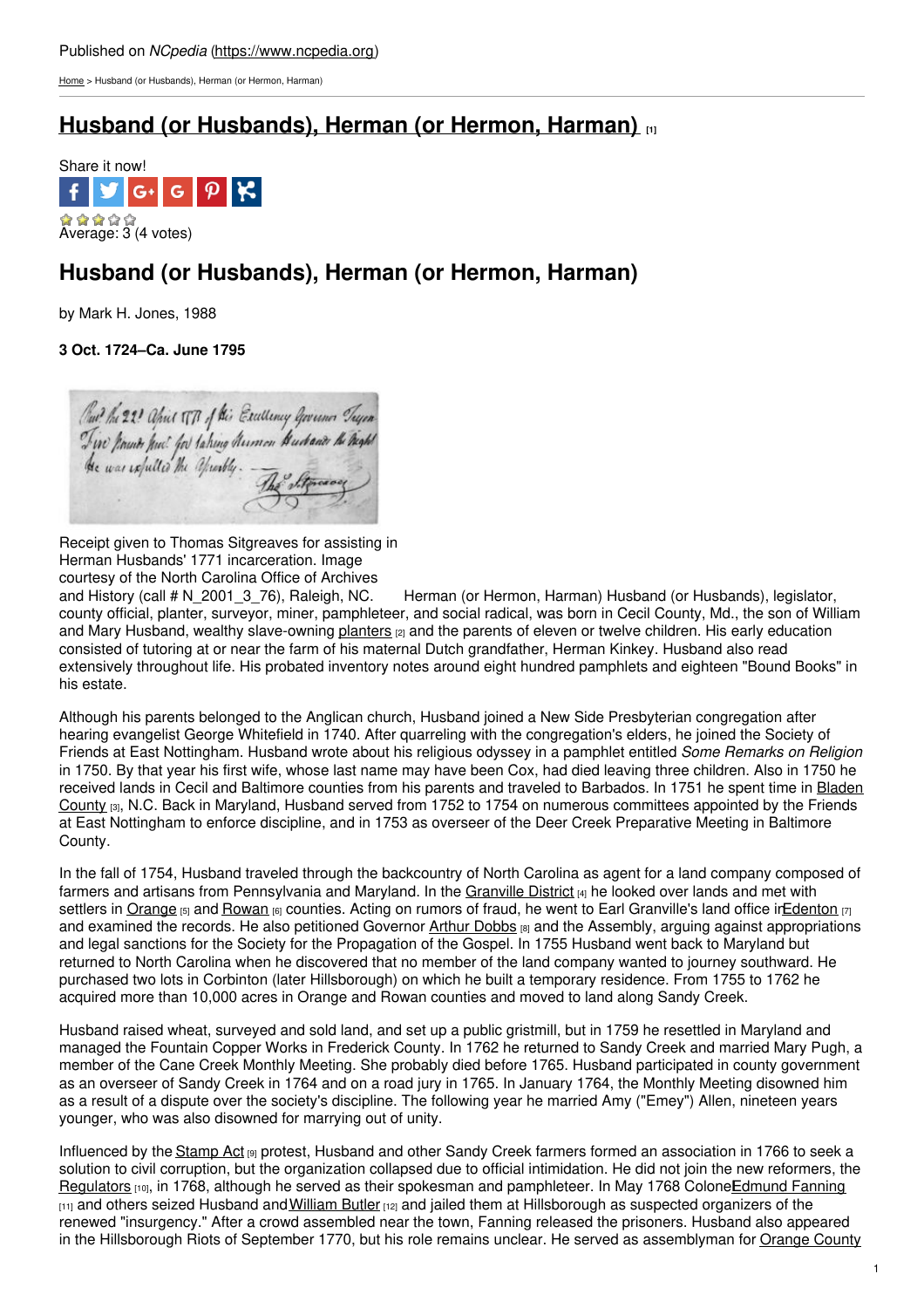[5] in 1769 and 1770 but was expelled during the latter session and imprisoned in New Bern for allegedly libeling Maurice Moore, Jr. [13], for threatening the Assembly, and for initiating the revolt. He remained incarcerated until February 1771 before being acquitted by a grand jury. Husband wrote two defenses of himself and the Regulators, *An Impartial Relation* of the First Rise and Cause of the Recent Differences in Publick Affairs and A Continuation of the Impartial Relation, both in 1770.

Prior to the Battle of [Alamance](https://www.ncpedia.org/alamance-battle) [14] on 16 May 1771, Husband attempted to arrange a truce but left after negotiations collapsed. He then fled, a proscribed traitor, through Maryland into western Pennsylvania under the name "Toscape Death." Although his properties in North Carolina were confiscated, he began another estate in Bedford County, Pa., where his family settled in 1772. All [Regulators](https://www.ncpedia.org/biography/martin-josiah) and outlawed leaders except Husband were pardoned by Governor Josiah Martin [15] in 1775.

Husband supported the American [Revolution](https://www.ncpedia.org/american-revolution) **[16]** and the Pennsylvania Constitution of 1776. In September of that year the state convention appointed him to the Bedford County Board of Commissioners and Assessors, and in 1777–78 he represented his county in the legislature, publishing a paper money scheme and urging [Quakers](https://www.ncpedia.org/quakers) [17] to support the state constitution. He also informed the state war board of the location of lead deposits that were mined for ammunition production.

In 1779 Husband believed he saw the New Jerusalem rising west of the Alleghenies. Until his death he mapped out the heavenly city according to the Book of Ezekiel and his own observations gathered on trips through the mountains. He also wrote about the coming of this western New Jerusalem, which he thought fulfilled God's plan to provide small farmers and artisans with land and political democracy. He composed pamphlets proposing alternatives to the federal Constitution and Secretary Alexander Hamilton's financial policies, offering a plan for peace with the Indians, and praising the French Revolution as the final stage before a republican millenium. Many of these ideas were also inserted in articles Husband wrote under the name "Allegheny Philosopher" for Andrew Ellicott's *Maryland and Virginia Almanack* from 1781 to 1792. In addition, Husband prepared designs for internal transportation improvements. His civil services included surveying Brunerstown (later Somerset), Pa., and serving as Bedford county commissioner (1786) and as state representative (1790).

From 1793 to 1795 Husband apparently participated as a moderate in the Whiskey Rebellion, a western Pennsylvania revolt against Secretary Hamilton's excise on whiskey. As a Bedford County delegate, he attended the meeting at Parkinson's Ferry in 1794 and served on a resolutions committee with Albert Gallatin, H. H. Brackenridge, and David Bradford. He was also appointed to committees that negotiated with state and federal commissioners. In 1795 federal troops arrested Husband and sent him with other rebels to stand trial in Philadelphia. He was acquitted and pardoned by President George [Washington](https://www.whitehouse.gov/about/presidents/georgewashington) [18] due to the intercession of Dr. Benjamin Rush, Dr.David [Caldwell](https://www.ncpedia.org/biography/caldwell-david) [19], and North Carolina senators Alexander Martin and Timothy [Bloodworth](https://www.ncpedia.org/biography/bloodworth-timothy) [20]. Husband died in a tavern outside Philadelphia, allegedly from an illness contracted in prison. His burial place is unknown. He was survived by his wife Amy and eight children.

### **References:**

William K. Boyd, ed.,*Some Eighteenth Century Tracts Concerning North Carolina*(1927).

*DAB*, vol. 10 (1946).

A. Roger Ekirch, "'A New Government of Liberty': Herman Husband's Vision of Backcountry North Carolina, 1755,"*William and Mary Quarterly* 34 (October 1977).

Andrew Ellicott, "Ellicott's *Maryland and Virginia Almanack* (1781–1792)," in Charles Evans, ed.,*American Bibliography* (1903–4).

Archibald Henderson, ed., "Hermon Husband's Continuation of the Impartial Relation,"*North Carolina Historical Review* 18 (1941).

Mary Elinor Lazenby Papers, 1933–55 (Darlington Memorial Library, University of Pittsburgh).

Mark H. Jones, "Herman Husband: Millenarian, Carolina Regulator, and Whiskey Rebel" (Ph.D. diss., Northern Illinois University).

James P. Whittenburg, "'The Common Farmer (Number 2)': Herman Husband's Plan for Peace between the United States and the Indians, 1792," *William and Mary Quarterly* 34 (October 1977).

### **Additional Resources:**

"Herman Husband 1724-1795." N.C. Highway Historical Marker H-61, N.C. Office of Archives & History. [https://www.ncdcr.gov/about/history/division-historical-resources/nc-highway-historical-marker-program/Markers.aspx?](https://www.ncdcr.gov/about/history/division-historical-resources/nc-highway-historical-marker-program/Markers.aspx?sp=Markers&k=Markers&sv=H-61) sp=Markers&k=Markers&sv=H-61 [21] (accessed August 23, 2013).

### **Image Credits:**

Receipt given to Thomas Sitgreaves for assisting in Herman Husbands' 1771 incarceration. Image courtesy of the North Carolina Office of Archives and History, Raleigh, NC.